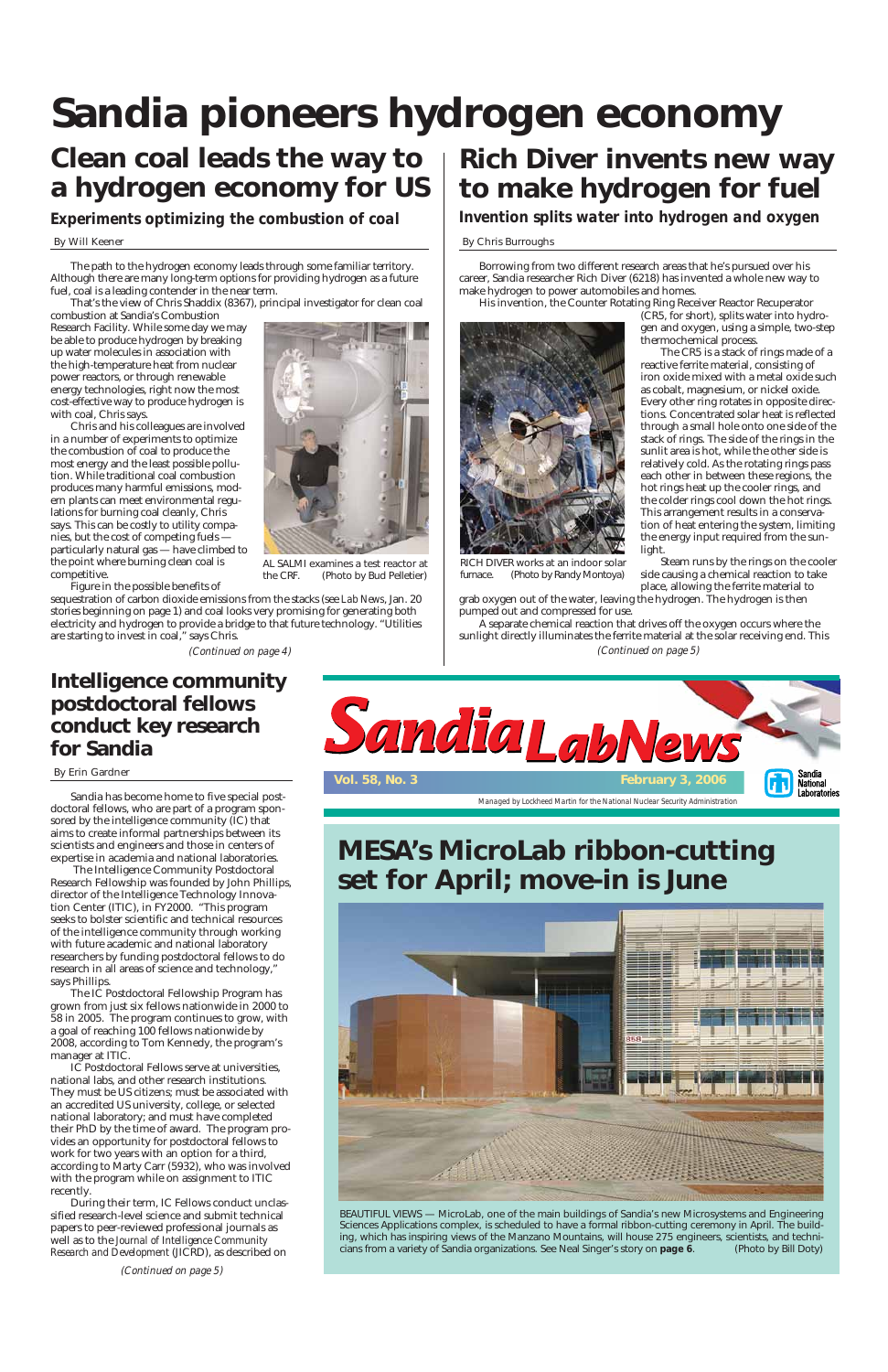**Sandia National Laboratories http://www.sandia.gov/LabNews**

Albuquerque, New Mexico 87185-0165 Livermore, California 94550-0969 Tonopah, Nevada • Nevada Test Site • Amarillo, Texas • Carlsbad, New Mexico • Washington, D.C.

*Sandia National Laboratories is a multiprogram laboratory operated by Sandia Corporation, a Lockheed Martin company, for the US Department of Energy's National Nuclear Security Administration.* 

| Ken Frazier, Editor 505/844-6210                   |  |
|----------------------------------------------------|--|
| <b>Bill Murphy, Writer505/845-0845</b>             |  |
| <b>Chris Burroughs, Writer 505/844-0948</b>        |  |
| Randy Montoya, Photographer 505/844-5605           |  |
| Nancy Garcia, California site contact 925/294-2932 |  |

**Contributors:** Janet Carpenter (844-7841), John German (844-5199), Neal Singer (845-7078), Larry Perrine (845-8511), Howard Kercheval (columnist, 844-7842), Will Keener (844-1690), Iris Aboytes (844-2282), Michael Padilla (284-5325), Julie Hall (284-7761), Rod Geer (844-6601), Michael Lanigan (844-2297), and Michelle Fleming (Ads, Milepost photos, 844-4902). Erin Gardner (intern, 284-8432), Darrick Hurst (intern, 844-8009). Dept. 3651 Manager: Chris Miller (844-0587). **Lab News fax ................................................505/844-0645 Classified ads ................................................505/844-4902**

Published on alternate Fridays by Media Relations and Communications Dept. 3651, MS 0165

LOCKHEED MARTIN

**As usual, this issue of the** *Lab News* **is chock-full of interesting stuff about our lab community. But to peek ahead a bit, be sure to check the next issue, Feb. 17, and read John Taylor's (303) fascinating invited piece on the history of engineering, in observance of National Engineering Week, Feb. 19-25. Alongside that you'll find Deputy Laboratory Director and Chief Engineer John Stichman's brief companion piece about engineering at Sandia.**

**John Taylor, who is a nuclear engineer by training, has written three books about New Mexico —** *Bloody Valverde: A Civil War Battle on the Rio Grande, February 21, 1862, The Battle of Glorieta Pass* **(cowritten with Thomas Edrington), and** *Dejad a los Ninos Venir a Mi* **(Suffer the Little Ones to Come Unto me):** *A History of the Parish of Our Lady of Guadalupe in Peralta.* **He's as entertaining a writer as he is an accomplished engineer.**

**If you think of highways, mining, skyscrapers, bridges, gearboxes, electrical circuits, and stuff like that when you think of engineering, you'll be enlightened with John's vignettes about pyramidbuilder Imhotep, Roman aqueducts, medieval military engineering, and more.**

**Don't miss it.**

**\* \* \***

**The query here in the Jan. 6 issue about old buildings brought a few responses.**

**From Gary Hoe (10864): "The oldest building we still haven't torn down is 849, which was erected in 1948. It's the old steel-skinned lab northwest of 860. Three of the Motor Pool buildings are the same age. Then we have several existing buildings erected in 1949, which includes 800, 804, 808, 835, and 860. . . . So 868 is not our second-oldest building, it's down around #10 at the best."**

**And Nicholas "Money" Winowich (6955) offered a twist on the question, pointing out, "You could . . . claim 828 is the oldest building at Sandia. It was when it was torn down in 1999, but the monument in front of 810 [the CNSAC Building] that looks like 828 actually is 828, or part of it at least. The two triangular frames and the crane rail beam they support are the actual ones that were part of 828, not copies that look like it. So part of 828 is still standing and that might make it the oldest building at Sandia."**

**But the authority probably is corporate historian Rebecca Ullrich (4532), who keeps up with such stuff as part of her job, of course, and wrote that of buildings still standing, the dozen oldest appear to be: 804, 800, 808, 605, 849, and 851, all dating from 1949; and 868, 892, 874, 875, 894, and 3210 (Coronado Club), all dating from 1950.**

**"The list is somewhat soft," she added, "because Facilities tracks the date acquired by Sandia, which usually means when they were ready for occupancy. Facilities' own database shows the dates as a year or two later for most of these structures. But the story is that 804 opened first, followed quickly by 800."**

**And like any good historian, Rebecca invites replies, noting that she's "anxious to get correct information."**

*—Howard Kercheval (844-7842, MS 0165, hckerch@sandia.gov)*



## *What's what*

## *Lab News Reader Service*

The *Sandia Lab News* is distributed inhouse to all Sandia employees and on-site contractors and mailed to all Sandia retirees. It is also mailed to individuals in industry, government, academia, nonprofit organizations, media, and private life who request it.

#### **Retirees (only):**

To notify of changes in address, contact Carol Wade, Benefits Dept. 3332, at 505- 845-9705, e-mail cawade@sandia.gov, or

# **Hilfeedback**

Mail Stop 1021, Sandia National Laboratories, Albuquerque, NM 87185-1021.

#### **Others:**

To receive the *Lab News* or to change the address (except retirees), contact Michelle Fleming, Media Relations and Communications Dept. 3651, 505-844- 4902, e-mail meflemi@sandia.gov, or Mail Stop 0165, Sandia National Laboratories, Albuquerque, NM 87185-0165.

### **Employees:**

To change the number of copies of the *Lab News* your Mail Stop is receiving please call Honario Anaya, Mail Services Team 10268-4, at 844-3796. At Sandia/California contact the Mail Room at 294-2427.

#### **Web Users:**

The *Lab News* is on the Web at www.sandia.gov/LabNews.

Retiring and not seen in *Lab News* pictures: Susan Stinchcomb (4535), 23 years; Larry Garcia (5935), 28 years; Louis Matthews (4211), 21 years; Chris Saavedra (108431), 30 years; Gary Scriver (1345), 35 years; Vicki Walker (5130), 13 years.

The Sandia Women's Golf Association (SWGA) will hold its Annual Membership Drive Wednesday, Feb. 15, at 5:30 p.m. at the Cesar Chavez Community Center, 7505 Kathryn SE.

SWGA is open to all active and retired Sandians and DOE people, their spouses and dependents, active military personnel, active civilian employees at KAFB, and contractors to Sandia, KAFB, and DOE. Contact Linda Daniels at 844-5724 or e-mail to lldanie@sandia.gov.

# **H** Take Note

## **Women golfers, here's your chance**

Mark Baumann (6422), Charles Brusseau (6418), David Hannum (6418), and Kevin Linker (6418): Portable Chemical Detection System with Integrated Preconcentrator.

Armin Doerry (5342), Brian Mileshosky (2955), and Douglas Bickel (5354): Tangential Velocity Measurement Using Interferometric MTI Radar.

Richard Pryor (1433) and Nipa Basu: Method of Predicting a Change in an Economy.

James Allen (1769), Michael Sinclair (1824), and Jeffrey Dohner (1712): Microelectromechanical Mirrors and Electrically Programmable Diffraction Gratings based on Two-Stage Actuation.

Ron Renzi (8245): Fluid Injection Microvalve.

Paul Dentinger (8764):Photosensitive Dissolution Inhibitors and Resists Based on Onium Salt Carboxylates.

Katherine Bogart (1126) and Arthur Fischer (1123): Flip-chip Light Emitting Diode with Resonant Optical Microcavity.

*Q: Assuming that an individual has many years of dedicated service and excellent reviews, what is the Sandia policy regarding the "forced" or "strongly recommended" use of vacation time simply because the staff member is simply "out of work" (through no fault of his own due to project funding cutbacks, cancellation, etc.) even after exhausting every possibility, every contact, source of potential work, matrix options, job posting, etc.? Is there a Sandia center support policy (or corporate P/T number) that could be applied in stressful situations like that until he can get back to being a productive member of the workforce?*

**A:** In accordance with CPR 300.6.16, "Vacations are scheduled in accordance with employee preference, subject to the needs of the business. To the extent possible, vacations are scheduled to meet personal needs." That said, just as an employee cannot require a manager to approve vacation, a manager should not require an employee to take vacation.

In instances where an employee is out of current work, this is an issue for the employee and manager to proactively address. This situation should not come as a surprise to the employee or manager since both should be aware of the funding status. If a shortfall is encountered, the manager may be required to temporarily or permanently reassign personnel to new projects, or they may charge a center support project as directed by the organization. Due to the nature of work funding, a corporate P/T is not available for this situation as each organization is responsible for managing its budgets accordingly.

I would encourage you to speak with your manager regarding other work that may be available within the center and/or division until work within your department is available. If you choose to use your vacation, that too will help with the organization's budget position over the course of the year.  $-BJ$  Jones (3500) course of the year. *— BJ Jones (3500)*

## **Recent Patents**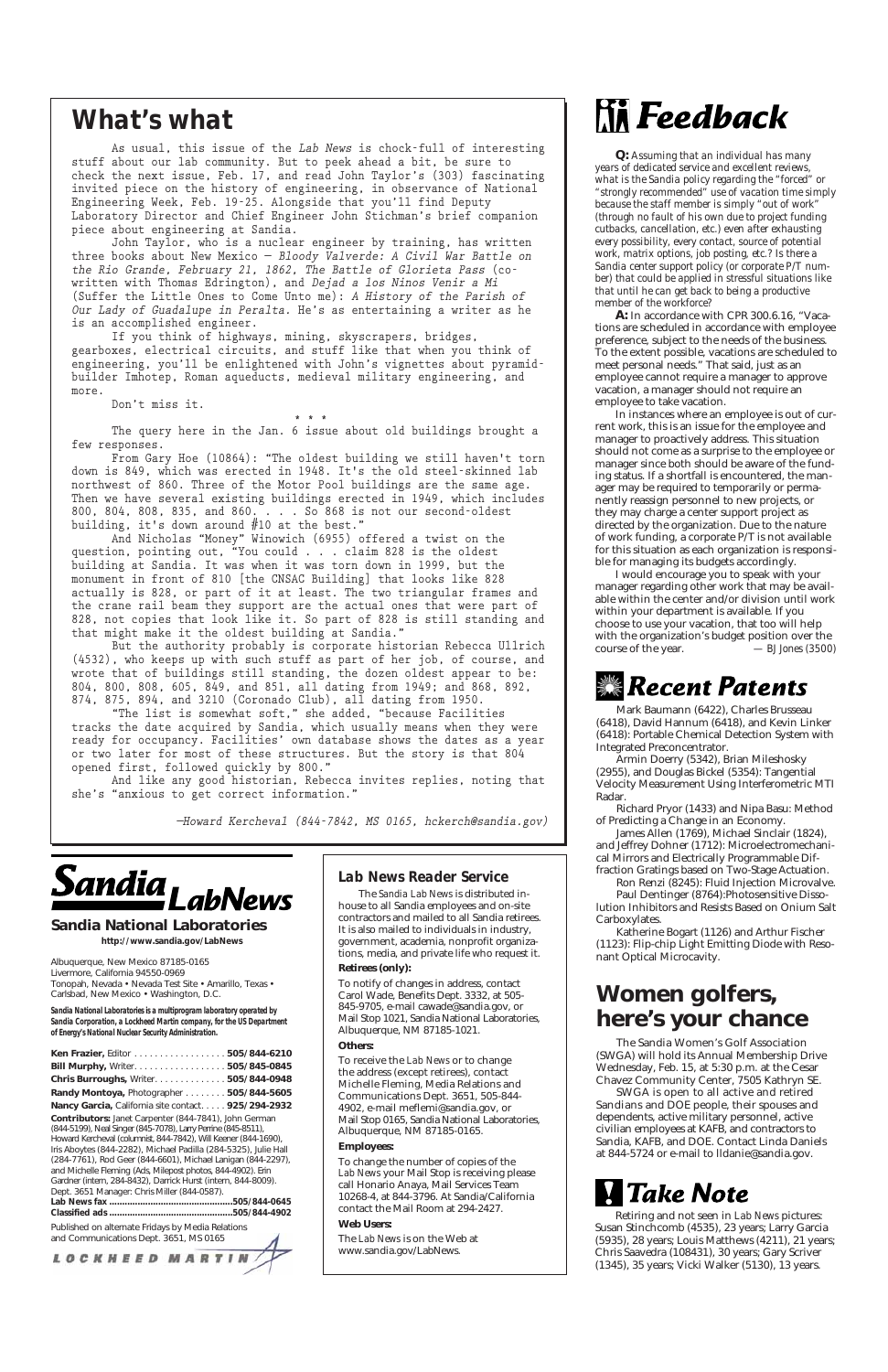The µChemLab project began with a problem, how to detect trace explosives with a compact, field-portable device. The device relied upon miniaturizing a standard laboratory technique for separating mixtures of components as they move through a column under an electric field — chromatography. But the hair-thin chromatographic columns, shrunk and coiled onto a microfluidic chip, suffered from a "racetrack" effect at the turns, so that particles being separated on the outside of the curves had farther to travel, which smeared the sharp peaks needed for identification.

Unfortunately, the theory behind this transport problem was too complex to model on supercomputers, but Eric Cummings, a principal investigator during the 10-year development funded through Laboratory Directed Research and Development projects, saw that the velocity aspect could be represented by a simple equation with a few constraints, leading to a theory for ideal electrokinetic flow.

Mathematicians Stuart Griffiths (8700) and Robert Nilson (8764), meanwhile, simulated the transport of chemicals in channels in a six-month



effort that led to patented turns and bends that minimized dispersion.

Still, Eric believed optimizing any given case should be shorter. "In the back of my mind it seemed there had to be a general solution that was very simple because the theory behind it was so simple," he says.

He had been trying to verify ideal electrokinesis experimentally. Particles moved differently at boundaries, so the team decided to expand the number of boundaries by creating channels with posts in the middle so they could study behavior there. Posts made the process of moving and sorting particles akin to having racers navigate a forest instead of an open plain — albeit a very small one



filter, or sort molecules through perturbing the flow in a variety of ways, besides using an obstacle such as a ridge or valley.

The advantages are that the separations can occur at dramatically higher rates than conventional methods, and they can be based on mechanical or electrical properties not previously exploited by other methods. The speed comes about because separations occur throughout the entire breadth of the microfluidic channel, since they rely on bulk behavior that occurs in a gradient, rather than surface phenomena requiring interaction with a boundary. Theoretically, a large protein might be separated in 10 milliseconds — five orders of magnitude quicker than through conventional chromatography.

— since the channels run 50 to 100 microns wide The analysis indicated that varying the chan- ened the concept to concentrate, mix, purify, The analysis indicated that varying the channel depths by interspersing deeper regions with more shallow "spillways" could not only provide uniform fields on each side of the junction, it also allowed designers to incorporate angles in the shallower regions to turn the flow without causing dispersion. This ability to turn the channels permitted creating networks by using calculations simple enough to perform on a calculator.

A further advantage is that to handle a greater

volume, the process could be carried out continuously and in parallel.

The team members believe they are heading toward near-instantaneous separations and manipulations of cells, proteins, and other molecules that can aid research in genetics, proteomics, or sorting and preparation of novel materials; development of medical diagnostic devices; and rapid detection of biological or chemical incidents, among anticipated applications. About such applications Andrew notes,



FLOW — A microfluidic chip containing faceted channels is prepared for study on a fluorescence microscope by Andrew Skulan. Fluid is piped through the attached inlet (Photo by Bud Pelletier)

"You can really let your imagination run wild. It's a very simple design, but there is just a wealth of different behaviors we can obtain by varying the conditions we apply."

The researchers were thrilled to take advantage of the anomalous behavior they observed by employing their broad range of expertise to create better devices to support national security and related missions. "I'm like a kid in a candy store," Andrew says.

and 5 to 50 microns deep. They also permitted effectively moving particles under an applied voltage that was low enough to not heat and possibly harm the sample.

Working with Anup Singh (8321), Eric investigated using fluorescent liposomes to track the progress of particles through the channels. Their conductance made them behave poorly as markers for electrokinetic mobility. They tended to stream along the post arrays in a phenomenon known as dielectrophoresis, particularly if the applied field were at an angle to the array, and to concentrate in regions over time.

That unforeseen development led to the creation of a sorting and trapping technique known as insulating dielectrophoresis, or iDEP (because the posts are made of a material, such as silica or plastic, that is electrically insulating).

Trapping by tilting the array created nonuniform fields. So overall flow would not be affected, they conducted a quick analysis to find conditions needed to keep the fields uniform within the channel regions.

This breakthrough, several years after the research started, now offered a general solution to the initial dispersion problem.

Experimental investigations of microfluidic channels containing cross-channel ridges designed using Eric's spatially uniform field approach resulted in two publications in the fall of 2005 in *Analytical Chemistry*. One demonstrated the influence of manufacturing limitations on fluid flow in ideally designed channels and the other demonstrated continuous separation and concentration of bacterial cells. The work was conducted by postdoctoral researchers Andrew Skulan and Louise Barrett in Microfluidics Dept. 8324 under principal investigator Greg Fiechtner.

Eric's approach has also led to other devices. One sorts particles into parallel streams by their volume and conductivity and is referred to as a particle spectrometer.

The team has found it useful to design these microfluidic spectrometers with arrays of ridges patterned through photolithography.

"Once you've paid for one ridge you can have more," Eric says. They call this latest approach a corduroy design methodology.

With it, they have concentrated materials by a factor of 6,000 in 16 seconds, although the upper limit is just a function of how much flow can be pushed through. They have also broad-

WHICH ONE IS REAL? — (Top) Laplace simulation of dielectrophoretic concentration of a band of particles in the central outlet of a pitchfork-shaped channel. (Bottom) Equivalent experimental data. The species being concentrated are bacteria (*B. subtilis*), and the arrows illustrate the direction of fluid flow in the channels. The channels are 50 microns deep in the deep sections and 5 mm deep at the ridges. The inlet channel is 450 microns wide.

## **A simple solution helps design complex microfluidic devices**

#### By Nancy Garcia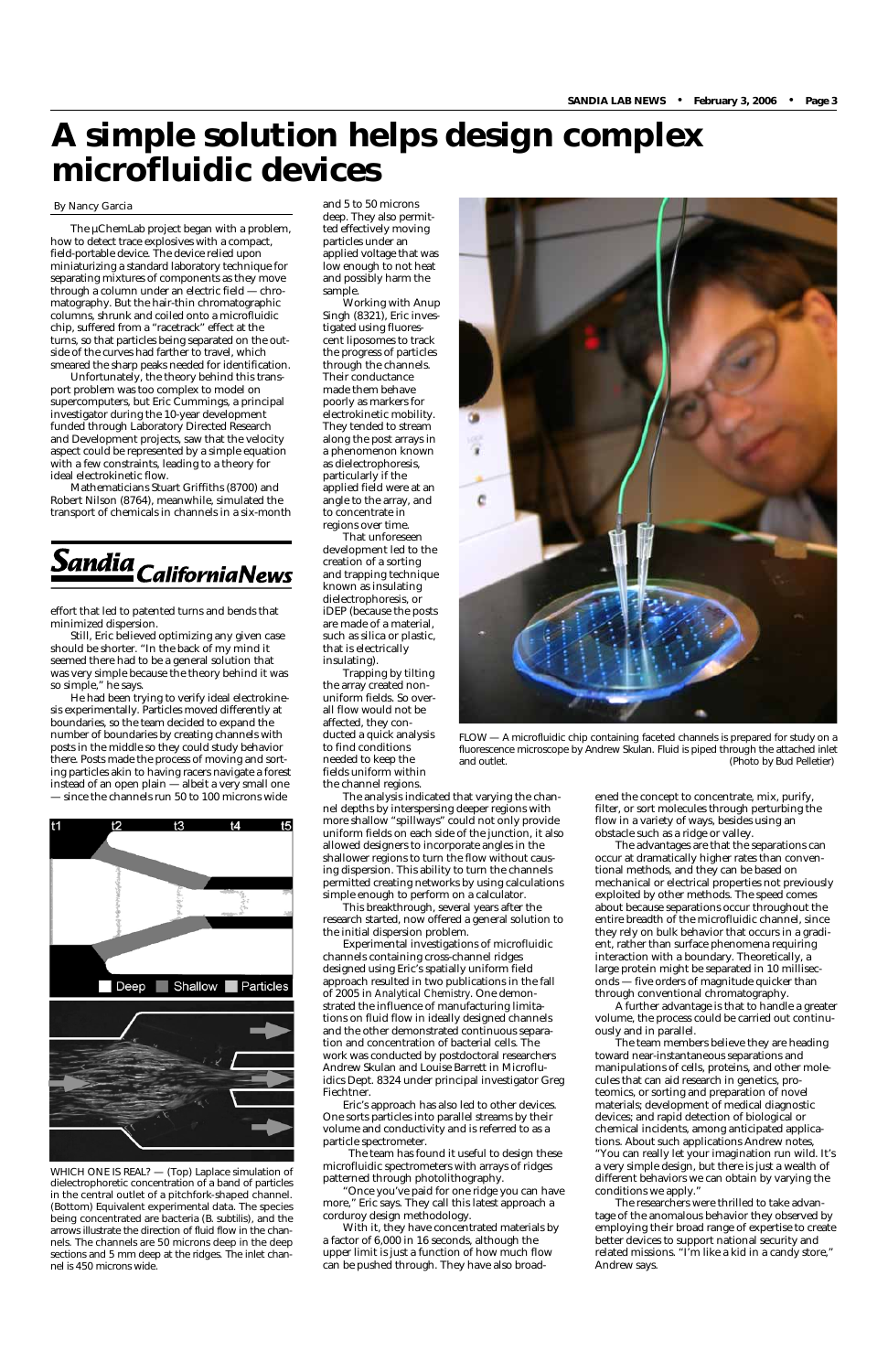## **Clean coal**

*(Continued from page 1)*

#### **Two approaches**

Two different approaches to burning coal are now under study. One combines coal with pure oxygen. The second, called gasification, burns coal only partially to create a fuel-gas. The first approach, called oxy-combustion, is driven by concern over emissions of  $CO<sub>2</sub>$  and other pollutants. The burning of coal in oxygen is a near-term solution that with current knowledge can produce exhaust streams that are close to pure  $CO<sub>2</sub>$ , says Chris. Harmful pollutants like nitrogen oxides, sulfur compounds, and mercury are virtually eliminated.

The oxy-combustion approach is favored by companies in Japan, Canada, Germany, and elsewhere where pilot plants are under construction. "Because the US didn't sign the Kyoto accord, companies here are not as interested," says Chris. "They tend to favor gasification technologies, which offer higher efficiency and low pollution formation."

One of these technologies, called steam reformation, combines the coal with steam in a hot environment to produce a "syngas," composed mostly of CO and hydrogen. Once the syngas is produced it can be burned directly in a combustor — such as a turbine — to produce power. Or the syngas can be further reacted with more steam to shift the remaining CO to CO<sub>2</sub> and to produce more hydrogen. The  $CO<sub>2</sub>$  can be sequestered and the hydrogen can be used in lots of places: to power a car in an engine or fuel cell, to power a turbine to produce electricity, or to power a turbine to fly an airplane.

One problem with this oxygen approach has been a high flame temperature, he continues, which could rapidly destroy the metal burner materials. One solution is to recycle cooler  $CO<sub>2</sub>$ into the burner to cool the flame temperature. "The question is: what is the right proportion of oxygen and  $CO<sub>2</sub>$ ?"

DOE has already demonstrated this process in two pilot projects. The next step is for the US to combine coal gasification with hydrogen production and  $CO<sub>2</sub>$  sequestration, says Chris. At the same time, several commercial proposals are afoot in the US for private utilities to build these plants without government support.

Working with the National Energy Technology Lab, Morgantown, W. Va., the CRF is focused on understanding the chemistry and physics of coal combustion, using its state-of-the-art diagnostic capabilities and modeling expertise. "We apply computational models of reacting particles to the data to understand why we see the results we see," says Chris.

Alejandro Molina (8367), a Sandia postdoc working with Chris, lights a flat-flame burner plate in the CRF's small-scale lab for coal studies and adjusts the amount of coal particles fed through the burner. A two-foot-tall chimney around the burner protects against disturbances inside the lab and enables researchers to analyze the combustion.

He shows a visitor a bright zone, just above the burner, where initial combustion occurs. A longer vertical track of flame is known as the char oxidation zone. "To optimize coal combustion for carbon sequestration, it is very important to understand how fast it burns and releases energy," Alejandro says. Burning coal with air, which is predominantly (79 per cent) nitrogen, creates the problem of sepa-

Alejandro has been working on these experiments for about two years in the small-scale lab, but work is now under way to bring two other CRF

facilities into the research. A gasification lab will help the researchers study the behavior of coal gas under pressure. And while the small-scale work focused on particle behavior and fundamental-scale measurements, says Chris, a large-scale lab will focus on gas issues within the reactor.

Chris. Data on  $CO<sub>2</sub>$  produced from the process will also be valuable to studies in Albuquerque on carbon sequestration. "We will work with them to coordinate the outputs from our model for use in their carbon sequestration modeling," says Andy.



#### **Two new reactors**

The gasification lab, expected to be operational by this summer, includes a two-inch tube within a pressure vessel. "Gasification is slower than combustion, so it is done under pressure to increase the reaction rates," Chris explains. The new apparatus is instrumented for laser diagnostics and sample collection and includes electrical heaters to preheat the gases so they flow through a vertical center section where data can be collected.

The third reactor is a two-story flow reactor that will help the team study the oxygen-coal combustion with recycled  $CO<sub>2</sub>$ . The unit includes a six-inch-diameter reactor tube running downward

below a 75-kilowatt thermal heater. Specially designed hardware injects highly refined coal particles into the top of the reactor tube. As the reaction moves down the tube, equipment allows sampling and laser diagnostic testing.

A key effort will be to measure the concentrations of ammonia and hydrogen cyanide, precursors to nitric oxide formation, says Chris. The coal "char" phase of burning can eliminate nitric oxide, creating the possibility that in actual operations more NO is consumed than is produced, leading ultimately to a commercial application. Large-scale tests in this reactor are expected to begin in a few months.



BEST BURN — Chris Shaddix, left, and Alejandro Molina (both 8367) discuss an experiment to determine the best proportion of oxygen and  $CO<sub>2</sub>$  for oxy-combustion of coal. Alejando's small-scale experiments have established the groundwork to bring two other larger CRF reactors into the research. (Photo by Bud Pelletier)

rating  $CO<sub>2</sub>$  and nitrogen before sequestration. "If you use pure oxygen instead of air, you get water and  $CO<sub>2</sub>$ , so you only have to condense the water and you have  $100$  percent  $CO<sub>2</sub>$ ."

## *200-year supply of coal*

The Western US, Illinois, Appalachia, and Canada make North America a place rich in coal resources. Other American neighbors, especially Colombia and Venezuela, also hold significant reserves of coal. All this makes the coal from the Americas somewhat analogous to the oil reserves of the Middle East.

In 2000, the US produced about 25 percent of the 4,600 metric tons of coal produced worldwide. At the Year 2000 level, total reserve estimates indicate the world has a 200-year supply.

Within the US most coal is transported by rail, with transportation costs comprising up to one-third of the total cost of delivered coal. While there is no reason to expect major cost increases for coal — with proven reserves identified and mining production costs well understood — transportation costs (essentially diesel costs for locomotives) remain a key variable in utility company fuel calculations.



## *Study takes systems look at gasification*

Sandians Chris Shaddix and Andy Lutz (8367) are taking a systems approach to the concept of gasifying coal to produce both hydrogen and energy. This concept, favored by US industry, is also being addressed experimentally at Sandia's Combustion Research Facility in Livermore.

The Laboratory Directed Research and Development project began last year with the development of a model of the key components in the system, says Andy. The concept (see diagram) basically calls for burning coal with oxygen to create a syngas, or fuel gas, that is cleaned of contaminants and then stripped of hydrogen, with the carbon-rich remainder being used to generate power through a turbine .

As experimental results are used to adjust the model, researchers can get a better idea of some of the limitations on the system when hydrogen is extracted. "No one has looked at the operational limits of this type of system yet," says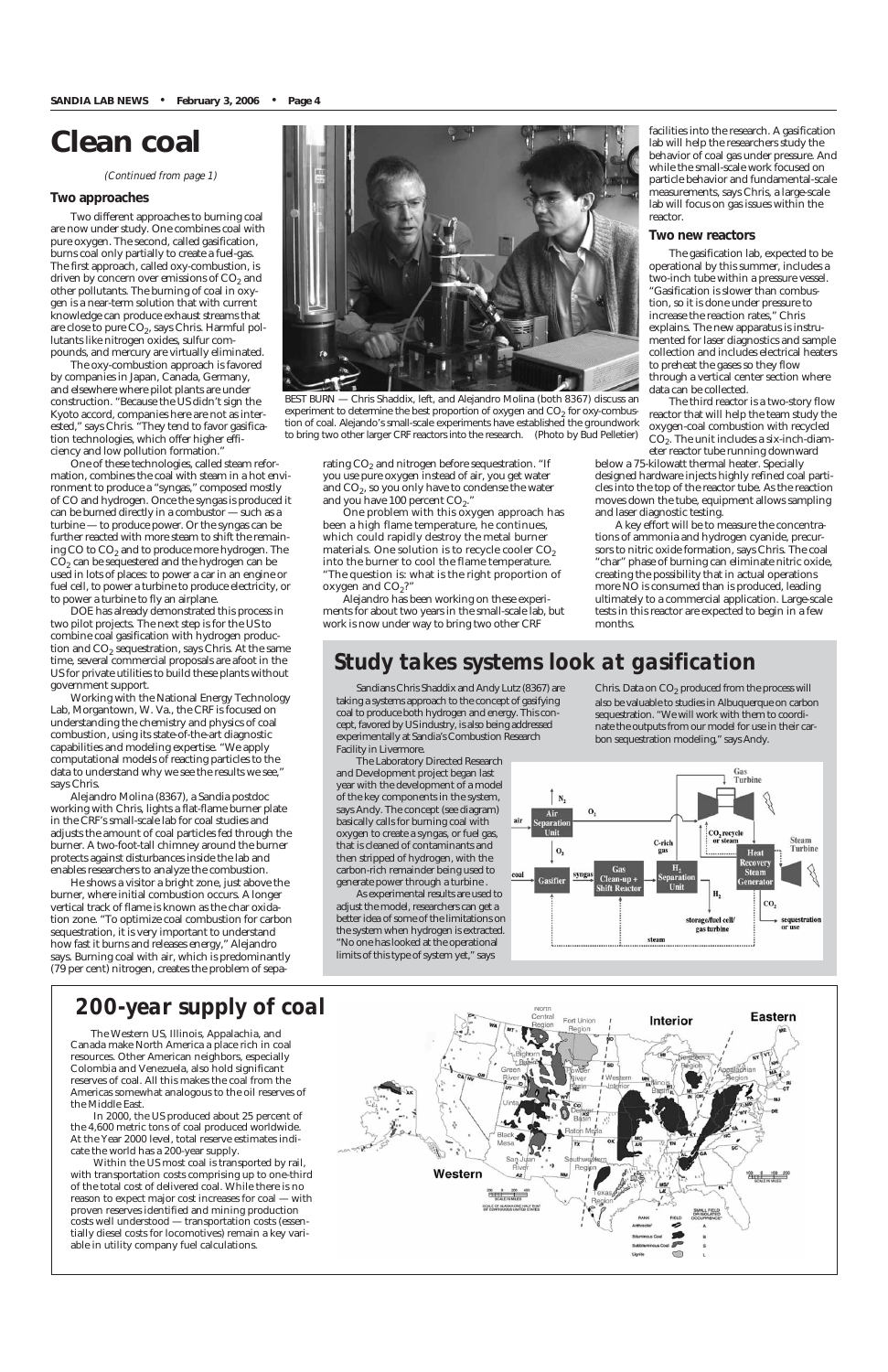Through the tests at the Advanced Materials Laboratory, Rich and Jim have shown that by suspending the ferrite material in zirconia, a refractory oxide that withstands high temperatures, there was a high yield of hydrogen "quickly and repeatedly," even after forming the mixture into complex solid shapes. Without using the zirconia, the ferrite material doesn't hold together well; it essentially forms a slag and stops reacting.

The ferrite/zirconia structures are laid line-byline using robocasting, a method developed and perfected by other team members that relies on robotics for computer-controlled deposition of materials through a syringe. The materials flow like toothpaste and are deposited in thin sequential layers onto a base to build up complex shapes.

A near-future step will be to build a prototype of the CR5, Rich says. Rather than constructing large dish mirrors to collect the concentrated solar, as is his ultimate goal, the initial tests will be done

CR5 Cross-Section Illustration

Concentrated solar flux

## **Rich Diver**

#### *(Continued from page 1)*

## **Postdocs**

the program's website, www.icpostdoc.org. The annual call for proposals for the 2006 IC Postdoctoral Fellowship opened for 45 days beginning this week and can be seen on the website. There are about 30 topical areas in physical sciences, technology, and liberal arts represented in the call. All are unclassified.

Principal investigators (PIs) must be professors or staff members associated with an accredited US university, college, or selected national laboratory. They are responsible for the oversight of the research and serve as the technical mentor to the Fellow. The PI and postdoc also work with an intelligence community adviser who helps them understand the importance of the outcome of their research to the IC mission. "Working with the intelligence community gives the postdocs a first-hand look at how science and technology are important to the national interest," says Marty. Two requirements placed upon IC Postdoctoral Fellows are that they publish their work in peer-reviewed journals and attend the annual colloquium, held this year April 17-19 in McLean, Va. At the colloquium, first-year fellows give a brief statement or poster session about their current research. Second-year fellows give 30-minute presentations of their research results. All proposals submitted undergo a rigorous review. Successful proposals are chosen on the strength of their relevance to topics in the annual call and on the qualifications and curriculum vitae (resume, list of publications, strengths) of the PI. The PI may have a certain postdoctoral fellow in mind when the proposal is made, but if not, one year is allowed to fill the position

David Wilson (6634), who was the first Sandia

IC postdoc in FY 2000, describes the fellowship as "an educational half-way house; not all education, not all private industry, somewhere in between." David's PI was Rush Robinett (6210).

## $\mathop{\text{Li}}\limits_{\text{N}}$  Feedback **Reader has questions about radios**

"IC Postdoctoral Fellows have the opportunity to research fundamental subjects during the fellowship that they could not otherwise spend the necessary time researching if they had just started off as a regular employee," says Calvin Nho (6634), a second-year postdoctoral fellow in robotics at Sandia whose PIs are Jon Salton (6634) and Barry Spletzer (6600). This is why postdoctoral fellows are critical to the departments who hire them, he says. Neal Hall (1769) is a current IC postdoctoral fellow at Sandia, working on sensor development. Dave Peters (17131) and Bianca Keeler (5712) are former IC postdocs who hired on as fulltime Sandia staff members.

Julia Hsu (1114) was awarded a fellowship in FY 2005, and she recently selected Dana Olsen as her new IC Postdoctoral Fellow in nanotechnology research, but he is not on-site yet.

John Howard (8941) is actively seeking a postdoc for his FY 2005 Fellowship project at Sandia/California on trusted communications.

For more information, see www.icpostdoc.org or contact Marty Carr.

#### *(Continued from page 1)*

*"IC Postdoctoral Fellows have the opportunity to research fundamental subjects during the fellowship that they could not otherwise spend the necessary time researching if they had just started off as a regular employee."*

*Q: After working at Sandia for a number of years, I learned a couple of months ago that simple AM/FM radios without tape drives are now not allowed. Is this true? If so, why the change after probably 50 years?*

**A:** There have been inconsistent and confusing communications on this topic in the past and we welcome the opportunity to provide updated information.

As CPR 400.2.10 states, personally owned electronic devices are typically not allowed; however, simple calculators, hearing aids, vehicle remoteentry key fobs, garage door openers, and receiveonly one-way pagers are not typically prohibited or controlled unless local (e.g., facility-specific) restrictions prevail. Past guidance included radios/tape/CD players that do not record in this list of personal electronics that were not prohibited or controlled, unless by local restrictions. However, with the advent of new capabilities and blending of multiple technologies in personal electronic devices today, the entire topic of the allowability of personal electronics is being reexamined. There are potential issues with some of the newer technologies contained in today's consumer electronics that need to be carefully evaluated for use in our environment. A team consisting of subject matter experts from different disciplines has been formed to evaluate the situation and also to look at possible alternatives to personal radios and tape/CD players (like Internet radio). Until the team's work is completed and clarifications and/or new rules are published, AM/FM radios and simple CD and tape players need not be removed from the workplace unless local restrictions apply.

Look for new guidance in early spring. — *Ken Washington (4600)*

is needed to regenerate the rings so they can react with more water during the next cycle.

"This is out-of-the-box thinking," says Rich, principal investigator of the internally funded Laboratory Directed Research and Development (LDRD) project. "We are combining a mechanical engine with a chemical producing device — something not done before to produce hydrogen."

And it's something that probably only Rich could have contrived because of his unique background. He has knowledge of splitting water using high-temperature solar techniques — the theme of his PhD dissertation at the University of Minnesota — and of concentrated solar gained from his 15 years working with Stirling engine solar collector systems at Sandia.

Stirling dishes — named after Robert Stirling who invented them in 1816 — generate electricity by focusing the sun's rays onto a receiver, which transmits the heat energy to an engine. The engine is a sealed system filled with hydrogen, and as the gas heats and cools, its pressure rises and falls. The change in pressure drives the pistons inside the engine, producing mechanical power. The mechanical power in turn drives a generator and makes electricity. The key to a Stirling engine's high efficiency is heat recuperation, analogous to the CR5.

Instead of making electricity like the Stirling systems, Rich's invention will produce hydrogen.

Rich envisions fields of large mirror dish collector systems making hydrogen, which would be stored and sent to stations where hydrogen-electric hybrid vehicles could "fill up."

He and co-collaborator Jim Miller (1815), a chemical engineer, have been testing materials at the University of New Mexico's Advanced Materials Laboratory to determine which will be best for attracting oxygen in the cool stage and releasing it in the hot stage.

"This invention calls for a new type of material," Rich says. "We have to come up with one that is black and absorbs heat from the sun and which has the right oxidation reaction."

in an indoor solar furnace (see front-page photo) using a heliostat at the DOE-owned, Sandia-operated National Solar Thermal Test Facility.

Rich says the problem he and Jim are attempting to solve is extremely difficult.

"The water molecule (in the steam) is a tough nut to crack," Rich says. "There is no guaranteed success. But that's the spirit of an LDRD. It allows you to take a chance. I am grateful for this opportunity. We are putting different things together in ways other people haven't thought of before. It's long-term stuff but ultimately can result in a clean alternative to pulling oil out of the ground."

TEAM MEMBERS: Rich Diver (6218), Jim Miller (1815), Roy Hogan (1516), Mark Allendorf (8324), Nate Siegel (6218), Tim Moss (6218), Barry Boughton (1516), John Stuecker (1815), and Lindsey Evans (1815).

RICH DIVER'S INVENTION is a two-step thermochemical process. The CR5 is a stack of rings made out of a reactive ferrite material. Every other ring rotates in opposite directions. Concentrated solar heat is reflected through a small hole onto one side of the stack of rings.

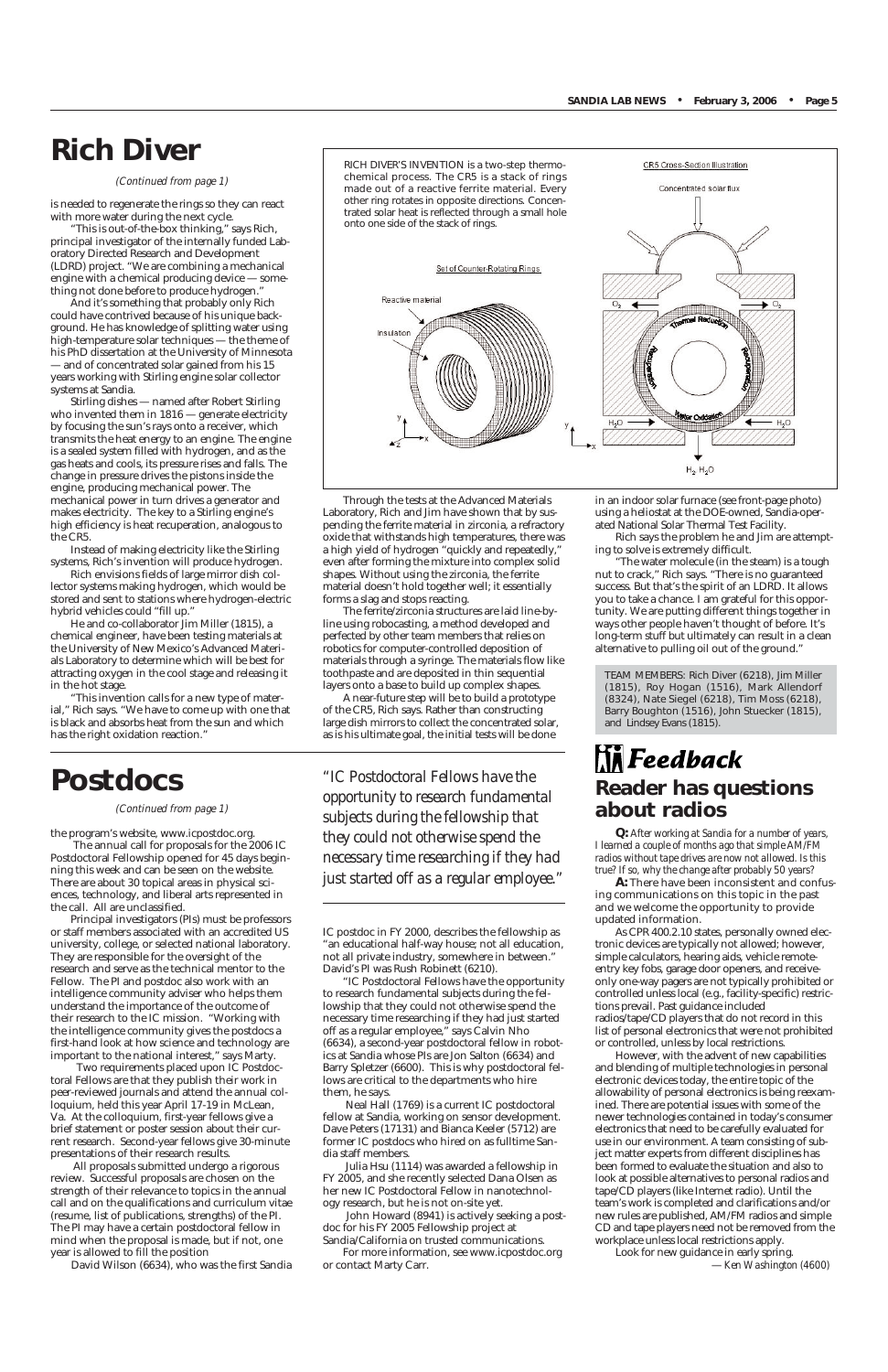# **Coming openings of CINT, MicroLab usher in Sandia's future**

# **MESA's MicroLab design combines imagination, efficiency, security**

The MicroLab is one of the main buildings of Sandia's new Microsystems and Engineering Sciences Applications (MESA) complex, located at the southeast corner of Area 1.

"This is not a trailer with a few test tubes," Mike announces a few moments later, looking at the wide internal corridors, high skylights, and glass walls of the building. "This has a sense of scale."

"You can do good things with concrete, glass, and steel if you think about it," agrees Bill Jenkins (12920), in charge of construction. A formal MicroLab ribbon-cutting is expected to take place in April. The building should be open for occupancy by June.

The building includes chemical, electrical, and laser laboratories, along with an Education and Design Center, and will house 275 engineers, scientists, and technicians from a variety of Sandia organizations.

But the main occupants of MicroLab — one of the most advanced laboratories at Sandia — will be 150 folks from the Compound Semiconductor Research Lab (CSRL). These researchers currently

How integration of various nanotechnologies will impact national security, energy, and health — and how Sandia tools called Discovery Platforms™ will aid that process — was the subject of a wide-ranging workshop sponsored Jan. 12-13 by the Sandia/Los Alamos joint Center for Integrated Nanotechnologies (CINT). CINT is funded by DOE's Office of Basic Energy Sciences.



CONSTRUCTION NEARLY COMPLETE — The MicroLab, one of the main buildings of MESA, is nearing completion. It has wide internal corridors, high skylights, and glass walls. It includes chemical, electrical, and laser laboratories and will house 275 Sandia engineers, scientists, technologists, and support staff. (Photo by Bill Doty)

The workshop, held in Albuquerque and attended by approximately 170 participants from national labs, universities, and private industry, finished with a tour of the nearly completed, ultramodern CINT facilities just west of Eubank Blvd. and north of Kirtland.

On Jan. 12, plenary speaker and experimental physicist Keith Schwab from the National Security Agency proposed that practical quantum computers be developed using integrated nanodevices involving quantifiable amounts of materials.

On Jan. 13, plenary speaker Jim Heath from Caltech discussed nanotechniques that could determine treatments for a wide variety of individual cancers without surgically operating to procure sample tissues. "You need perhaps 2,000 measurements in vitro of genes and proteins to make an informative disease diagnosis of all cancers," he said. "It's a noisy environment and, for doctors, a lot of measurements. But electronically [for a suite of nanodevices], it's not bad at all."

In an introductory talk, CINT chief scientist (and former Sandian) Tom Picraux spoke about the need for a new nanolighting facility that would produce (presumably) LED products that would cause "light bulbs to become something for the museum." (He also mentioned later to the *Lab News* that an effort was being made to involve more New Mexico commercial companies in the Center.)

But the highlight of the show in many eyes was the discussion of CINT Discovery Platforms' inexpensive micro-sized chips with the capability to perform tests or measurements at the nanoscale. These devices will enable researchers

affiliated with CINT to do experiments and repeat tests on nanostructured materials under the unvarying conditions necessary to replicate experiments with confidence.

"Last year," Mike Lilly (1123) told his audience, "everything was vague. This year, we're actually processing [platforms at Microelectronics Development Laboratory, a part of MESA]." Mike is one of five team leads for Discovery Platforms currently under development.

Platforms being developed include a microfluidic synthesis platform, where reactions are controlled by applied fields, light, temperature, and flow conditions; a cantilever array platform for testing nanomechanics; an electrical transport and optical spectroscopy platform for fundamental investigations of the optical, electronic, and transport properties of a wide variety of nanomaterials; and a two-dimensional photonic lattice platform to test the optical properties of waveguide structures, thin optical films, and 2-D photonic lattices.

After standardization tests with "a select set of users," Mike said, will come a general dispersal of the product.

the previous three-year "pre-operational" phase. "The vast majority," he said, "were proposals CINT should have accepted [but because of temporarily limited resources, could not]. More user proposals will be accepted in April when we begin normal operations in our dedicated facilities."

Some of the platforms may be available as

early as this spring.

A fifth platform in the works will permit

can do things."

researchers to easily plug the platforms into a wide variety of test instruments.

Said a visitor from MIT's Lincoln Labs, "A Discovery Platform is a great idea if it's done right. You have the engineering done for you. Scientists don't need to spend time doing engineering." The visitor, who preferred his name not be used, found the platform discussion "the most interesting part of the meeting."

Said Julie Phillips (1100), "We're interested in seeing the Discovery Platforms propagated among other DOE centers."

Said Murat Okandan (1749), "It is good to see the micro side coming together with the quantum dot, nanomaterials side to produce devices that

# **Wide-ranging CINT workshop discusses nanodevices for defense, quantum computing, combating cancer**

*Ribbon-cutting expected this spring; building expected to open in summer*

work out of outmoded trailer facilities infamous for a toilet once dropping through the rotting floor of one such structure. Will the researchers be able to handle their posh new surroundings?

"It's just a little more spacious than they have now," says Bill straight-faced. "A little more light, a little more décor."

In fact, the three-story building — and, the entire Microsystems and Engineering Sciences Applications complex — are imaginative combinations of efficiency and security in the service of stimulating better solutions to defense problems.

An observer might notice 300 to 400 boulders, each about three feet tall and set equally deep in the ground, that ring the complex — one a few feet from the next — as "natural" protection against vehicle bombs.

Glass walls let light into MicroLab offices on the south and north sides of the building "because people like to work in natural light," says Bill. The glass is laminated so it will not fragment in the event of an explosion. External louvers on the south side prevent the offices from heating up in summer.

## *New facilities and Discovery Platforms™ coming online*

The building also is designed with anticollapse features to protect people if part of the structure is destroyed. "It's post-9/11 construction," Bill says. Metal staircases with metal risers, railings, and

support spindles seem to float in space with no stairwells to enclose them, their visual background either glass windows or concrete walls.

Exposed building materials, says Bill, is a modern architectural style.

There are occasional nods to warmer appearances.

In a two-story, 100-seat conference room, concrete walls rise to ultimately join wood panels that tilt in slightly to travel the last three feet to the ceiling.

In the lobby, a few yards of thin-cut granite sidewalls and flooring convey the warmth of being welcomed to a private home.

Outside the building and across a campus-like quad, the rounded entrance to the Weapons Integration Facility beckons. The building is 75 percent complete and three years ahead of schedule. A side rotunda houses projectors that will generate a

high-data environment, beneath sound-isolated conference rooms made more private by one-way glass windows.

"This is where," says Mike, gesturing at the complex and voicing the vision of Sandia President Tom Hunter, "if it's done anywhere, we will reengineer engineering, using our computational capabilities to keep America strong and our nation prosperous."

In Mike's view, MESA is more than buildings but a state of mind that encompasses robotics, PETL (Process and Environmental Technology Laboratory), JCEL (Joint Computational Engineering Laboratory), and computing, in addition to micro and nanotechnologies. "Twenty to 30 percent of our staff will work

here [in the MESA complex]," he says. "We're shifting the center of gravity of Area 1 south and east."



FINISHING TOUCHES — Landscaping crews take center stage as MESA facilities begin to come on-line. (Photo by Bill Doty)

Jerry Simmons (1130) took questions and requests about the platforms from attendees. To those who wanted plans available, Jerry said they were open source. Another suggested a chat room to be associated with each platform. A third suggested lightheartedly that the platform chat room be dubbed a "chatform."

According to CINT program manager Neal Shinn (1131), the platforms were originally intended to be available only to CINT users but may become available to external research sites for a fee.

In a broader view, Neal says more than 250 research proposals were received from the worldwide external science and engineering community during

There is no cost for external researchers to use CINT facilities for non-proprietary research, but they must compete for equipment use-time. A simple two-page user proposal sets the ball rolling. January 30 is the first call for 2006 ideas; the deadline is March 15, and applicants will be notified of acceptance or decline of their proposal by May 1. The Center provides no funding for housing or travel.



THE CENTER FOR INTEGRATED NANOTECHNOLOGIES, with the distinctive sweep of its Southwest-influenced facade,<br>(Photo by Will Keener) (Photo by Will Keener begins to take shape as one of Sandia's most recognizable new facilities.



CINT workshop-goers received tours (this one led by Mike Lilly, at left) of the core CINT facility. Chairs still wrapped in plastic greeted the visitors. (Photo by Neal Singer)



A HIGHLIGHT of the workshop at the Albuquerque Hyatt last month was discussion of CINT Discovery Platforms. Some 170 people attended. (Photo by Neal Singer)

*Stories by Neal Singer*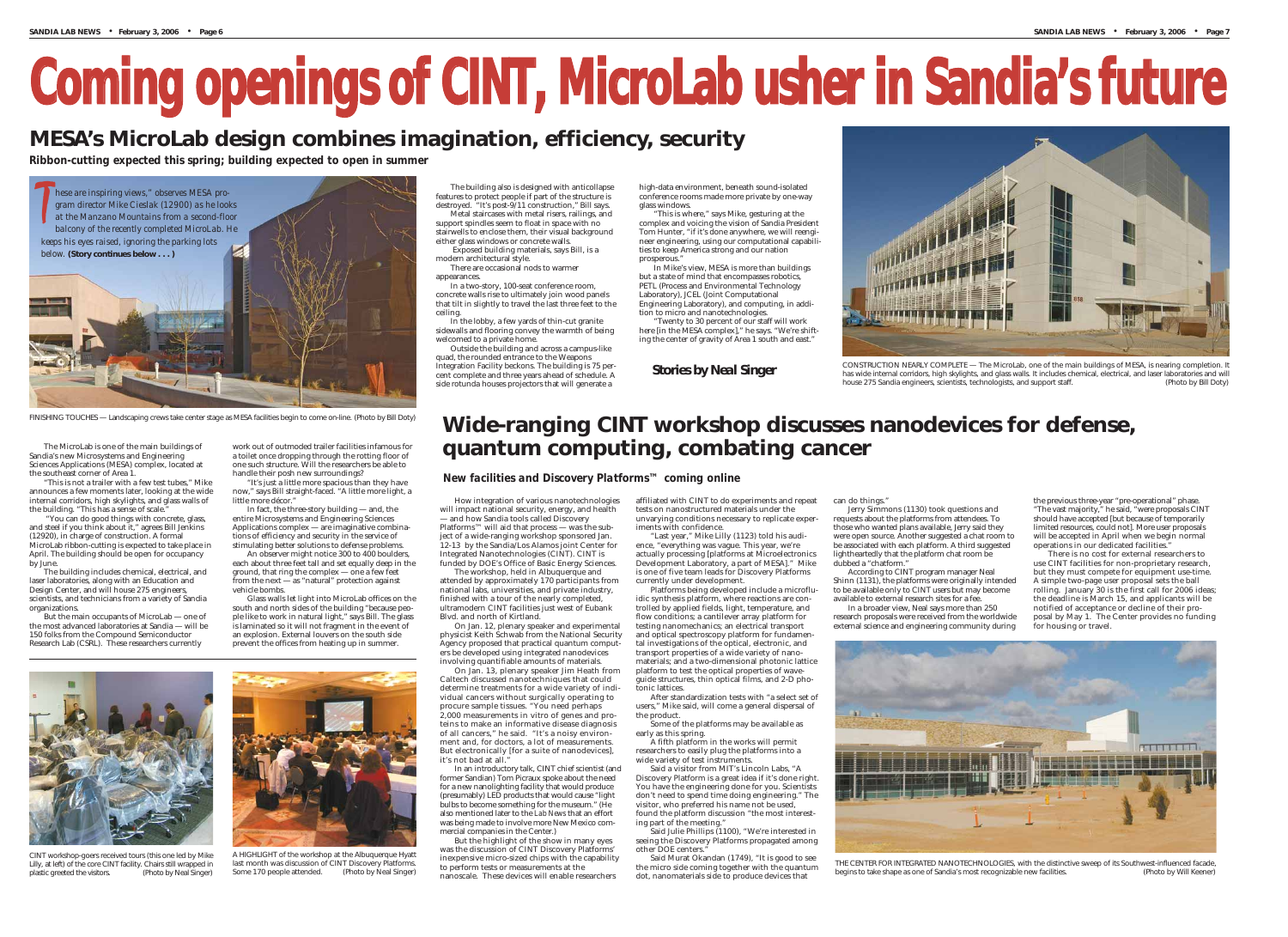In 1986 Sandia launched RADTRAN software to the public, giving the radiation material transportation community a new, free method for assessing risks and consequences.

Today, the code, which is much more powerful and easy to use, has 200 users throughout the world, ranging from companies that transport small medical devices containing radioactive materials to those transporting spent radioactive fuel from nuclear power plants. DOE funds the project, making it free to users.

#### **National and international standard**

"This software is the national and international standard for transportation risk assessment and consequence analysis for radioactive materials," says Ruth Weiner (6143), a one-time RAD-TRAN user and now project lead of the Sandia program. "It calculates potential doses of radiation to the public and transportation workers, both in normal transportation operations and as a result of an accident."

RADTRAN was originally developed in-house in 1976. Between 1977 and 1986 it ran only on Sandia computers and was used only by Sandians. The program was released to the public in 1986, free to organizations around the world that transport radioactive materials. It has gone through several upgrades, with RADTRAN 6.0 expected to launch this year. RADTRAN 5.0 came out in 2002 and was the first downloadable version of the software.

The code combines user-determined demographic, routing, transportation, packaging, materials, and radionuclide data with meteorological and health physics data to calculate expected radiological risks and consequences of transporting radioactive materials. Since its incep-

tion, it has been used in most radiological transportation environmental assessments and environmental impact statements.

Users submit an online application, and upon approval, have access to the software. They are e-mailed a user guide to assist them in the downloading process.

"RADTRAN allows users to track potential radiation releases, for example, as a truck carrying radioactive materials travels along a highway," Ruth says. "It calculates doses of radiation coming from a shipment to various populations. Those doses are usually very small."

## **Data collection began in 1970**

RADTRAN does not make statements that shipments are unsafe, Ruth says. It only does calculations.

"We don't think we can tell members of the

public that something is safe or not safe," she says. "We give them the data and they can decide for themselves."

If there is an accident, like a truck carrying radioactive materials rolling over, RADTRAN can calculate doses of consequence and risk. It looks at what can happen — the scenario; how likely it is to happen — probability; and what if it happens — the consequence.

"We've been looking at and collecting data since 1970," Ruth says. "There's never been an accident where there has been a release of radioactive material that caused ill health effects. However, there have been releases of radioactive materials."

Recently, a University of Michigan graduate student benchmarked RADTRAN with actual nuclear materials. She checked radiation emissions from three, five, and 10 meters away from the material and found that RADTRAN was slightly conservative in its dose estimates. (The

student was one of Ruth's PhD candidates at the University of Michigan, where she is a part-time professor. The student was a summer intern at Sandia in 1998.)

Ruth says radioactive materials have been transported around the US since the 1950s. Most

— 90 percent — are for medical and industrial uses. Radioactive packages are transported daily. Most are transported by commercial entities like FedEx. Others are large, well-shielded spent fuel casks going between nuclear power plants and to several DOE facilities in specially built trucks. Transuranic radioactive waste is carried regularly to the Waste Isolation Pilot Plant (WIPP) in Carlsbad in TRUPACT-II containers designed by Sandia.

### **Training the world in RADTRAN**

Also, the United States has agreements with other countries to provide them with nuclear power plant fuel. Under the agreements, the countries must return the spent fuel, which is then transported cross-country to locations such as Idaho National Laboratory.

Since Sept. 11, 2001, RADTRAN has been used to determine the consequence of a deliberate radiological attack, something that has never happened. Ruth and Doug Osborn (6143) give regular training sessions throughout the US on how to use RADTRAN. They even travel to foreign countries to demonstrate the software. Besides the US, RADTRAN has users in Korea, Taiwan, Japan, India, Bangladesh, and soon South Africa. Ruth says Sandia programmers initially developed the RADTRAN program. Upgrades have been provided by both Sandians and Sandia contractors. While RADTRAN is written in Fortran, a code that isn't even taught any more, no plans are in the works to change it. "If we switch code, we may introduce errors," Ruth says. "This is one Sandia product that has stood the test of time."

More information about RADTRAN can be found at https://radtran.sandia.gov.

## **RADTRAN gives radiation material transportation people free method for analyzing risks, consequences**

*Ruth Weiner serves as project lead; 200 users worldwide*

Ruth Weiner (6143) first became a RADTRAN user in 1989 when she was a professor of environmental studies at Western Washington University. She joined Sandia in 1995 working on WIPP and became RADTRAN project lead in June 2003.

Working with her is Doug Osborn (6143) who helps users with the software program.

## *Ruth Weiner is a former RADTRAN user*



#### By Chris Burroughs



*"We don't think we can tell members of the public that something is safe or not safe. We give them the data and they can decide for themselves."*

**Ruth Weiner**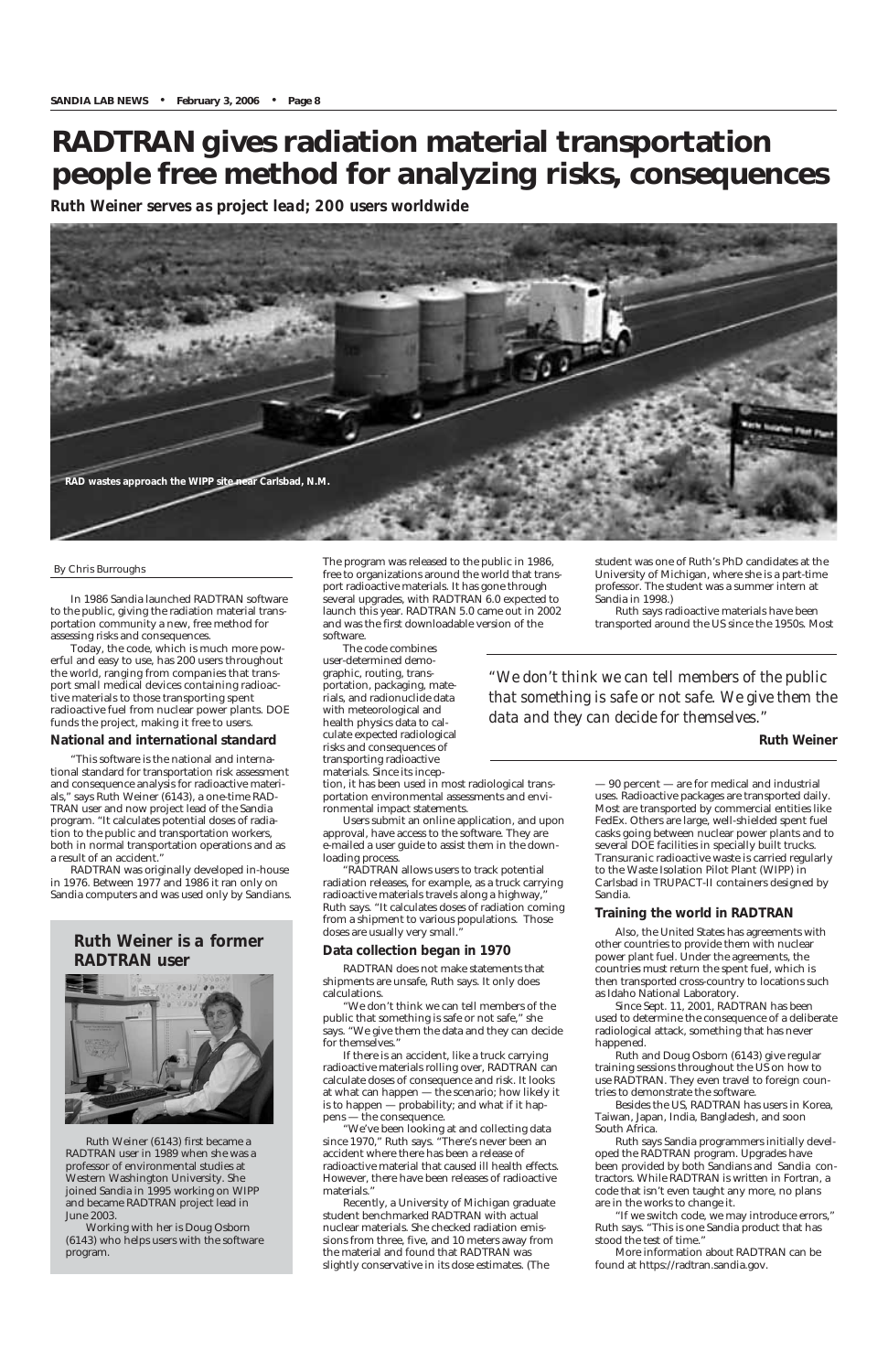# **Sandians use vacation to help Katrina victims**

Have you started planning a summer vacation, perhaps a cruise where you can sail surrounded by beautiful blue-green water? Imagine no phone calls, peace and quiet, your own cabin, and no problems to solve. Sounds great!

Now here is an alternative. A team of Sandians is taking vacation and going to southern Mississippi to assist in rebuilding what Hurricane Katrina took down. The trip is planned for March 16-26.

"No particular skills are necessary," says Jeff

"There was the Los Alamos fire," says Jeff. "I wanted to help but could not. Then there was 9/11 and I was blown away; there was very little I could do. This time I can help, and help a lot of us will."

The Sandia team has put together a small trailer full of tools that they tow. "Some tools are available on-site, but it is hit-and-miss," says Jeff. "Team members leave nothing to chance. Upon arriving we get work orders from a community agency for needy families. The talents of the group are matched with the needs of the community. The Sandia team specialty is sheet rock and inside trim work. Volunteers can expect to work on rebuilding homes, mostly in the areas of roofing, drywall, flooring, and painting.

Porter (5719), team coordinator, "though some construction/home repair experience would be helpful. We will be staying at one of the Presbyterian Disaster Assistance (PDA)-sponsored volunteer villages, much like camping. The majority of the team will be driving to the site. Others may choose to fly to destination cities if willing to pay for some or all of their flight."

This is the third Sandia team trip. The others were made last October and November. In each trip, families were assisted in hard-hit areas, fallen trees were cleared, flood-damged homes were cleaned, and home-rebuilding began for people who cannot afford such work without help.

> Julie Bouchard (6225) has gone on the previous two trips and is planning on going in March. "There is so much to be done. It is almost overwhelming. After the first trip, it was easy coming home, because I knew I would be going back soon." Julie's husband Darryl accompanied her on the second trip and will be going again. "On the November trip, we worked on the homes of several elderly women. They were so grateful for the help. The water damage and resulting mold is too much for a person to handle on their own."

> "The environment on-site is not unlike building a Habitat for Humanity home," says Jeff. "Most participants have reported that it is a significant, possibly life-changing experience."

Jeff needs to know by Feb. 16 if you are interested in getting involved in this trip. He says he will accept latecomers.

For more information, go the PDA's website for Katrina relief at www.pcusa.org/katrina/. For more details, you can contact Jeff at 844-9496 at work or 345-4034 at home.

*This monthly column highlights* Sandia Lab News *items from 50, 40, 30, 20, and 10 years ago, but each column does not necessarily include items from each decade.*

**50 years ago . . .** Rarely was any Sandia man seen without a necktie in the *Lab News* 50 years ago, and that went for the winners in the 1956 Sandia Bowling Tournament. Five members



of the winning team were depicted at the bowling alley with their trophies and all with coats and ties (see photo). And an examination of the classified ads showed how employees back then could make it on four-digit annual salaries. Among the ads was a '47 Plymouth convertible in "A-1" condition and two extra tires for \$200, and a Corrales home with fireplace, fruit trees,

cellar, storehouse, and more on 1.5 acres for \$8,500.

**40 years ago . . .** The work of a team of forty-plus Sandia "rocketeers" operating from the Barking Sands

Launch Site on Kauai was featured in the Feb. 11, 1966, *Lab News*. The team's work a series of high-altitude research tests originally scheduled for Jan. 24-29 — had been held up for days by higher than normal jet stream winds, and the poor team members were forced into extended



stays. By the *Lab News* deadline for that issue, the team had been able to conduct only three of the planned 20 some tests and

therefore continued "suffering" the Hawaiian weather when they could have been back enjoying another Albuquerque winter.

**30 years ago . . .** Then Sandia President Morgan Sparks, in a short State of the Labs interview in the Feb. 6, 1976, issue, said the Labs had added about 400 people — mostly technical staff and many in the energy research area — since the previous summer when layoffs had resulted in employment dipping to about 6,400. Commenting about Sandia's growing energy programs, he said, "It has become clear that the fundamental consideration in the energy field is economic. The technology in our various solar projects has already produced working systems.

Our principal job is to so design these systems that the energy produced is less — or a least no more — expensive than that available from conventional sources." Sandia's new CDC 7600 computer and the enhanced capabilities it would eventually provide to the Labs was featured in a center spread in the Feb. 20 issue. Although the 7600 was slated to become part of Sandia's scientific computer network, Sandia experts said it would take about 42 "man-months" to develop software necessary to integrate it. **10 years ago . . .** No layoffs — The Feb. 16, 1996, issue announced that Sandia's Voluntary Separation Incentive Program (VSIP) had helped the Labs accomplish a primary goal of its Workforce Realignment Program — to eliminate 327 "impacted" positions throughout the Labs without forced layoffs. A total of 271 positions were eliminated through the VSIP, with the remaining 56 eliminated through internal transfers, normal attrition, and other resolutions. *— Larry Perrine*

By Iris Aboytes



THIS WAS A SCENE volunteers confronted as they began the flood clean-up and started helping in the rebuilding process.



WINNING TEAM — The five members of the 1956 Sandia Bowling Tournament were from left, J.F. Donovan, G.W. Mead, J.L. Rowe, R.E. Maxwell, and A. Blain.

ROCKET PAYLOAD being readied at the "screen room" at Barking Sands in 1966.



NEW CDC 7600 COMPUTER — The new Sandia computer went on-line in Sandia's Computer Center in February 1976. Pictured with the new computer are from left, Lee Hollingsworth, Ron Detry (now VP, Division 4000), and Kelly Montoya.



VOLUNTEERS — Gail Kaplan, Jeff Porter (5719), Julie Bouchard (6225), Jeff Sproul, Dennis R. Johnson (2550), Patti Valles (4311), and Will Nail. (Trudi Martinez (5521) took the photo.)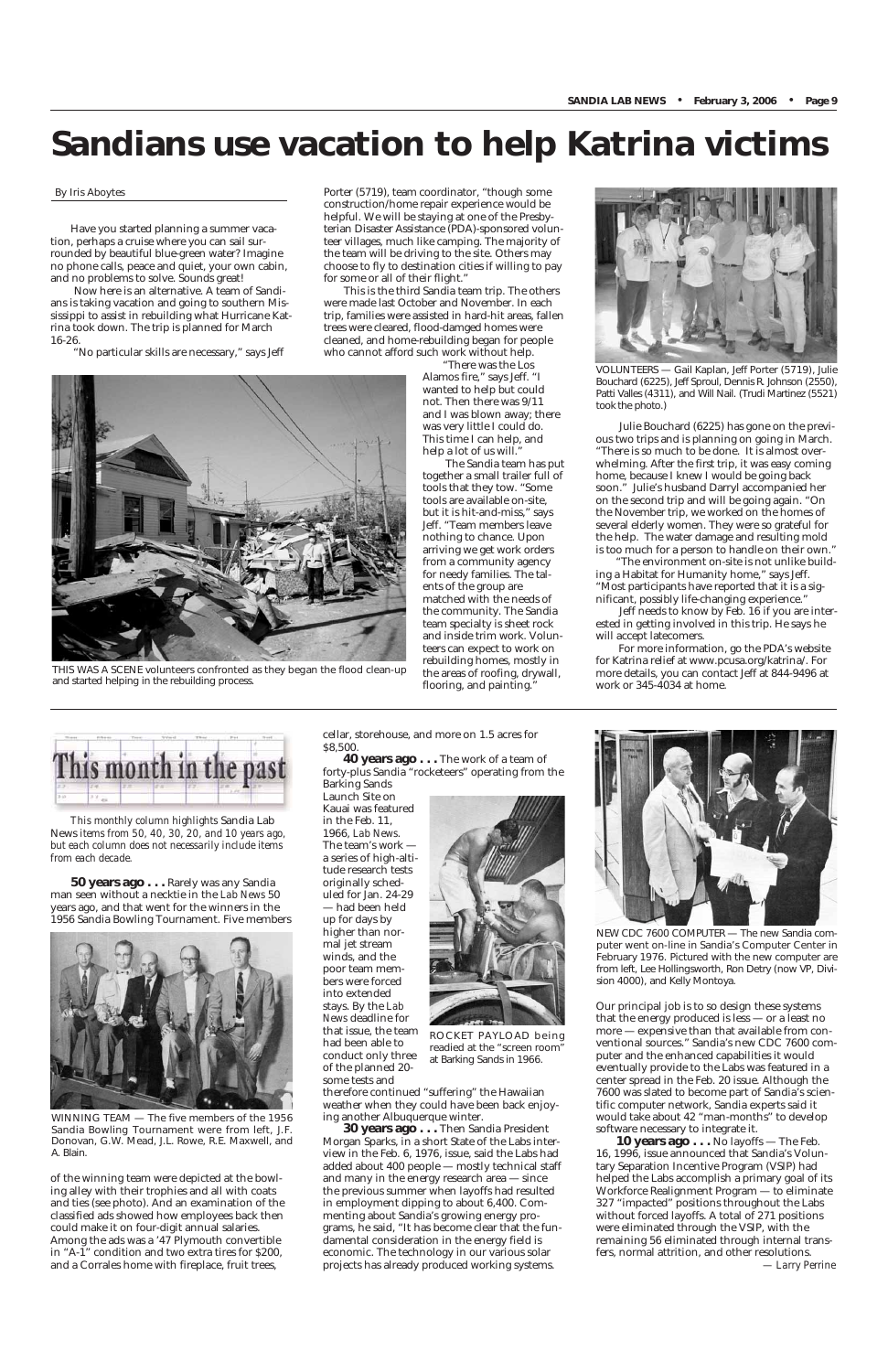

Tobias Barros 25 4341

Butch Cox

25 230





Meg Luther<br>35 35 38151

*New Mexico photos by Michelle Fleming California photos by Bud Pellitier*



Laurence Lukens 30 2618

Juanita Padilla

30 3523



Randy Montoya 20 3651



Stephen Montgomery 30 2564





Corey Knapp 25 12300



Fredrick Trussell 25 12334



Victor Chavez 20 10222

Bruce Long

20 8517



30 10264

Dennis Croessmann 20 212





Daniel Kral 20 5733

# **Recent Retirees**

#### *New Mexico*

**Don Glidewell**, from PMTS, International Safeguards, Security, and Systems Engineering Dept. 6923, to Manager, Regional Security and Multilateral Affairs Dept. 6924.

Don joined Sandia in 1992 as a project man-

ager in Corporate Construction Program Office Dept. 10824, where he managed congressional line-item construction projects, such as the Neutron Generator Facility and the Center for National Security and Arms Control. In 1997, Don was

assigned as a project manager in the Interna-

tional Safeguards, Security, and Systems Engineering Department (6923) where he managed international safeguards work in support of DOE and the International Atomic Energy Agency.

Don has a BS and an MS in industrial engineering from the University of Wisconsin and an MA in management from Webster University.

\* \* \*

**Mark Soo Hoo** from DMTS, International Physical Protection Program Dept. 6952, to Manager of that same department.

Mark joined Sandia in 1976 and currently works in International Physical Protection Programs, which assists countries by improving the security of their nuclear and radioactive materials.

Mark works internationally on the physical protection of nuclear and radioactive materials, working closely with

the International Atomic Energy Agency (IAEA). He previously worked in the areas of arms control and treaty verification, physical protection of

domestic nuclear facilities, and mechanical metallurgy.

During his many years with Sandia, Mark has had several career highlights. In 1987, he worked on the Technical On Site Inspection (TOSI) project and spent six weeks located outside a Soviet missile assembly plant to install equipment to monitor for treaty compliance.

From 2000 through 2003, Mark took a leave of absence from Sandia to work at the IAEA in Vienna, Austria. Here, he worked in the IAEA's Office of Nuclear Security.

Mark has also worked on two additional assignments outside of Albuquerque at DOE Headquarters in 1993 and 2004, as a Sandian providing technical advice on physical protection. He has traveled to nearly 50 countries in connection with his international work.

Mark has a BS from the University of Arizona, an MS from the University of Illinois, and an MBA from New Mexico Highlands University.

\* \* \* **Sally Uebelacker** from manager, Ethics and Business Conduct Office Dept. 12410, to Level II Manager, Safeguards and Security Dept. 4230.

## $\mathop{\mathbb{R}^{\mathsf{R}}}}$  Feedback *Acronyms make reader I.L.L.*

Sally joined Sandia in August 2004 and worked in the Ethics and Business Conduct Office.



Sally has significant experience in management, safeguards and security, investigations, and law. Specifically she has more than 24 years experience managing security and law enforcement activities

and is a certified Protection Professional through the American Society of Industrial Security as well as a New Mexico licensed attorney.

In her new position as Senior Manager for Dept. 4230, Sally will oversee information security, personnel security, and security training and awareness.

Sally has a BS in sociology from the University of Tulsa, an MS in public administration from the University of Northern Colorado, and a Juris Doctor from the University of New Mexico School of Law.

## *Manager promotions*



DON GLIDEWELL



MARK SOO HOO

SALLY UEBELACKER

*Q: Can we cut down on the acronyms used on our paycheck stubs? SIP, SIPN, OASDI/EE — where do they even come from? After a serious study, I found that somehow SIP means 401K, but what is SIPN? I also believe that OASDI/EE is Federal Social Security Tax.*

*Why can't we just call it Social Security? I am a rather conscientious person when it comes to my paycheck and other money matters so I study the various deductions on my paycheck stub regularly. However, even after working at Sandia for some time, I still have to take a moment to decipher the paycheck stub each time I look at it?*

*Can these be redesigned to cut down on the acronyms and use more plain English?*

**A:** Sandia's Payroll Department utilizes standard industry nomenclature in describing "Social Security" withholding tax as the Old Age, Survivors, and Disability Insurance (OASDI) tax. The EE after OASDI is identifying that this withholding tax is being paid the employee and not Sandia Corporation, which must match this withholding amount as one of our employer taxes.

SIP is an abbreviation for the Sandia Corpoon Savings and Income Plan as opposed to the SSP, the Sandia Corporation Savings and Security Plan. You are eligible for SIP if you are not a union member and you meet other criteria; eligibility for the SSP requires union membership along with other specific criteria. The "N" designator after either the SIP or SSP abbreviation means NO company match that is, Sandia will not match at 66-2/3 percent the first 6 percent of your eligible earnings that you authorized to be withheld from your pay. You must be on roll for one year before becoming eligible to receive this benefit. Your question will result in a review of all the acronyms and abbreviations used to describe the various withholdings and deductions on Sandia's payroll remittance advices to evaluate their practicality and their utility. I suggest you phone any one of our Payroll professionals or our Payroll Helpline at 844-2848 if you have any further questions regarding this matter. *— Don Devoti (10502)*